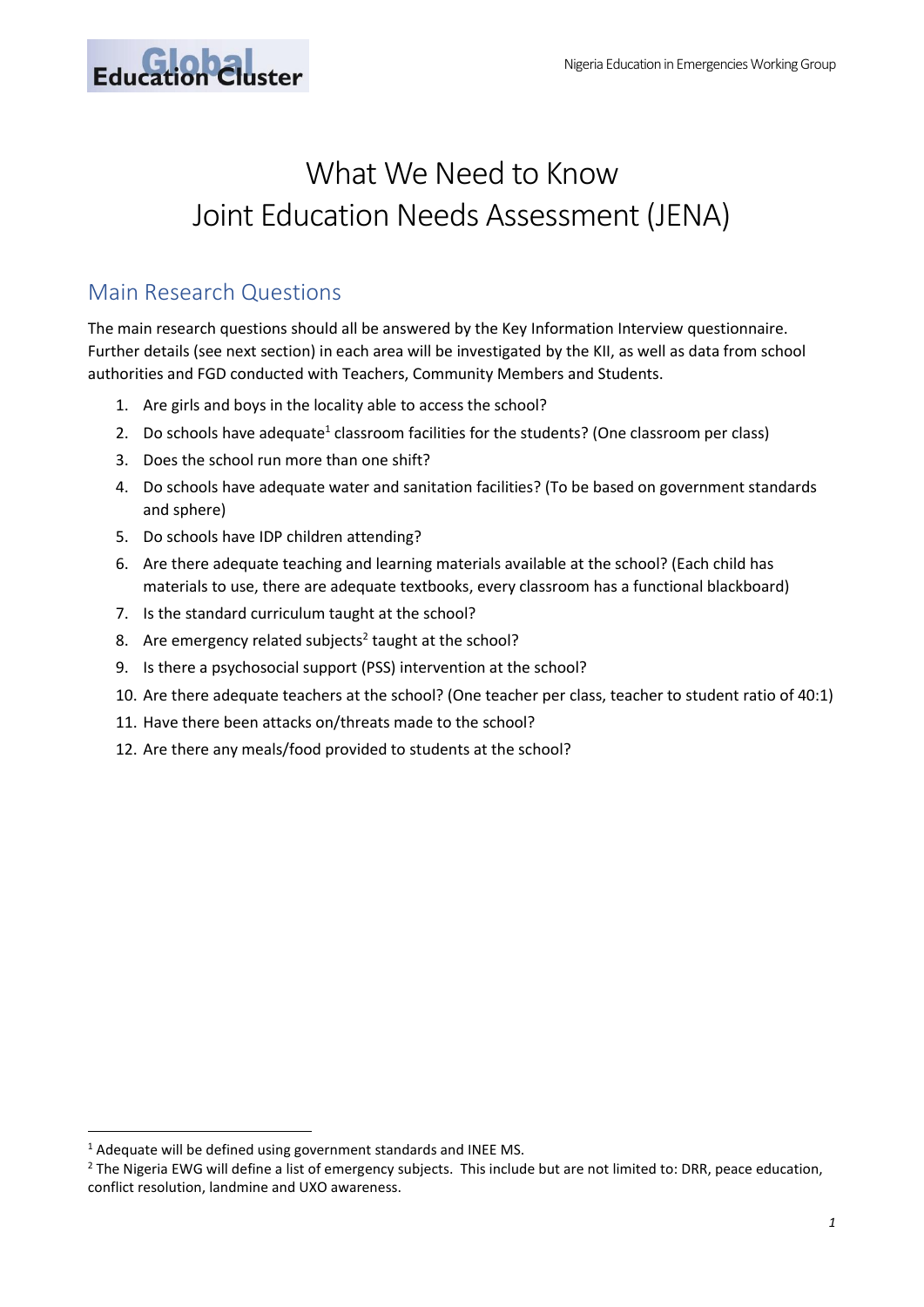# Education Cluster

### Detailed Data Collection

The following data will be collected through the KII and observation, FGD with Teachers, community members and students as well as through information received from LGAs and other secondary data .

#### **1) Access and Learning Environment**

#### *LGA*

- # of schools open/closed in LGA (Not KI)
- # school age children out of school (Not KI)
- Are schools currently occupied by IDPs (Not KI)
- What is the food security situation?

#### *School*

- **•** # students enrolled/attending school
- **•** # of IDP children attending school
- **•** # functional classrooms in school
- Are there damages to school? (List)
- Is clean water available at the school. (details)
- Sanitation facilities (# of latrines & hand washing stands)
- Is there a PSS intervention at the school?
- Have teachers been trained in PSS
- Is there a school feeding programme?
- Did the school close during the emergency? If so How long was the school closed.
- Why do children not attend school?
- Are there any special provisions by the school for children with special needs?
- What causes children to dropout/not attend school? (Repetition)

#### **2) Teaching and Learning**

- Are there double shifts at the school?
- **•** Do children have basic learning materials
- What textbooks are available at the school
- What other teaching and learning materials are available to the school
- Do the classrooms have teaching aids (including blackboards and chalk)
- What curriculum is being followed
- **•** Are there extra emergency subjects being taught?

#### *Classroom Observation*

- What classroom management techniques are used
- Is learning taking place in the classroom
- What stops children learning

#### **3) Teachers and other Education Personnel**

- $\bullet$  # teachers at the school
- **Breakdown of teachers in terms of qualifications, training and gender**
- Are teachers regularly paid?
- **•** When did teachers last receive a salary?
- What training have teachers received in the last year?